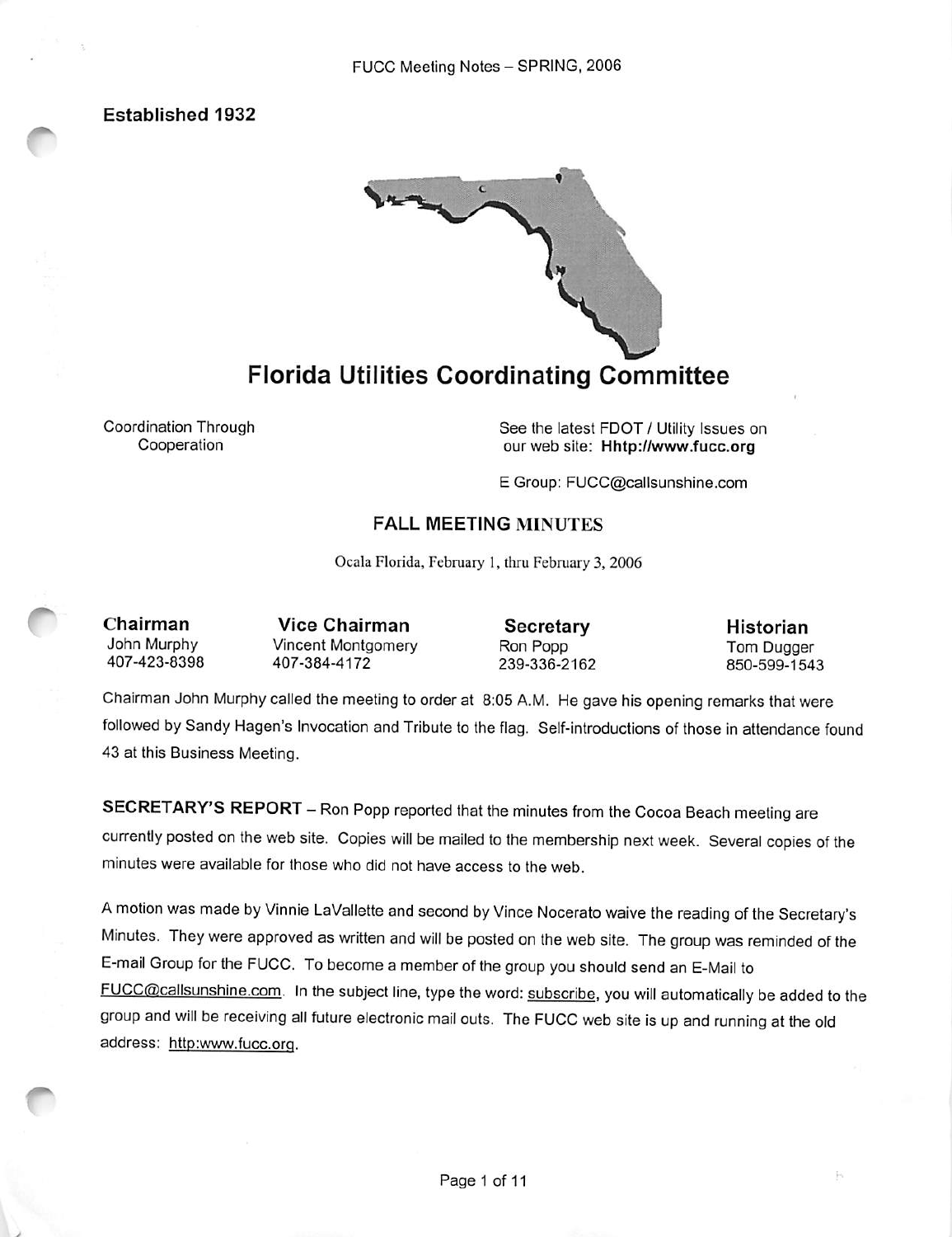### ADMINISTRATIVE COMMITTEE

### TREASURER'S REPORT-Vinnie LaVallette, Treasurer

### Beginning Balance as of 12/31/05

|                                   |                                                                                                       |    |    |                    | \$        | 13,355.07 |
|-----------------------------------|-------------------------------------------------------------------------------------------------------|----|----|--------------------|-----------|-----------|
| <b>Income</b>                     |                                                                                                       |    |    |                    |           |           |
| Pre-Registration (@ \$50)         |                                                                                                       | 70 | S  | 3,500.00<br>660.00 |           |           |
| On-Site Registration & Sponsors & |                                                                                                       |    |    | 90.00              |           |           |
| <b>Workshop Only</b>              |                                                                                                       | 11 | \$ | 750.00             |           |           |
| <b>OUC</b>                        |                                                                                                       |    | \$ | 500                | \$        | 5,000     |
| Southern Survey                   |                                                                                                       |    | \$ | 250                |           |           |
| <u>Expenses</u>                   |                                                                                                       |    |    |                    |           |           |
|                                   | Incorporation Registration (State of Florida)<br>70 (\$4.59ea<br>\$50 on line<br>reg.<br>3 (\$3.22 ea |    | S  |                    |           |           |
| <b>ACTEVA Fees</b>                | \$30 pre-reg.                                                                                         |    | \$ | 330.96             |           |           |
| <b>Hotel Fee</b>                  |                                                                                                       |    | \$ | 2,200.81           |           |           |
| <b>Door Prizes</b>                |                                                                                                       |    | \$ | 10140              |           |           |
| <b>Corn Boil</b>                  |                                                                                                       |    | \$ | 125.00             |           |           |
| Gratuity                          |                                                                                                       |    | \$ | 60.00              |           |           |
|                                   |                                                                                                       |    | \$ |                    |           |           |
| <b>Meeting Planner Fee</b>        |                                                                                                       |    | \$ | 1,800.00           |           |           |
|                                   |                                                                                                       |    | \$ |                    |           |           |
|                                   |                                                                                                       |    |    |                    | S         | 4,618.17  |
| <b>Un-audited Balance</b>         |                                                                                                       |    |    |                    | 13,736.90 |           |

It is very important to the FUCC that everyone resister via ACTEVA. Search word is "FUCC." When you reach the site, there will be fours selections. If you have prepaid, please use the appropriate selection, there is No Charge, only the registration. With this electronic registrations, the Committee can plan for the meals and breaks at each meeting.

ACTEVA will allow FUCC to conduct a survey by posting three questions regarding the Registrations Fees. The last increase in Registration Fees was in 1999. Please respond to our survey, which will assist in the continued development of the FUCC to better serve the members. All questions must be answered during the registration for the November Meeting.

- 1. IF we need to raise the Registration, what is an acceptable meeting fee?
- 2. What are the least important food and beverage benefit?
- 3. What can we do to improve our meeting?

HISTORIAN'S REPORT - Tom Dugger

### FIFTY YEARS AGO - February, 1956

CHAIRMAN - C. R. Mayhew, Southern Telephone Company, Tallahassee, Fl SECRETARY - Sam Gray, Florida Power Corporation,

Page 2 of 11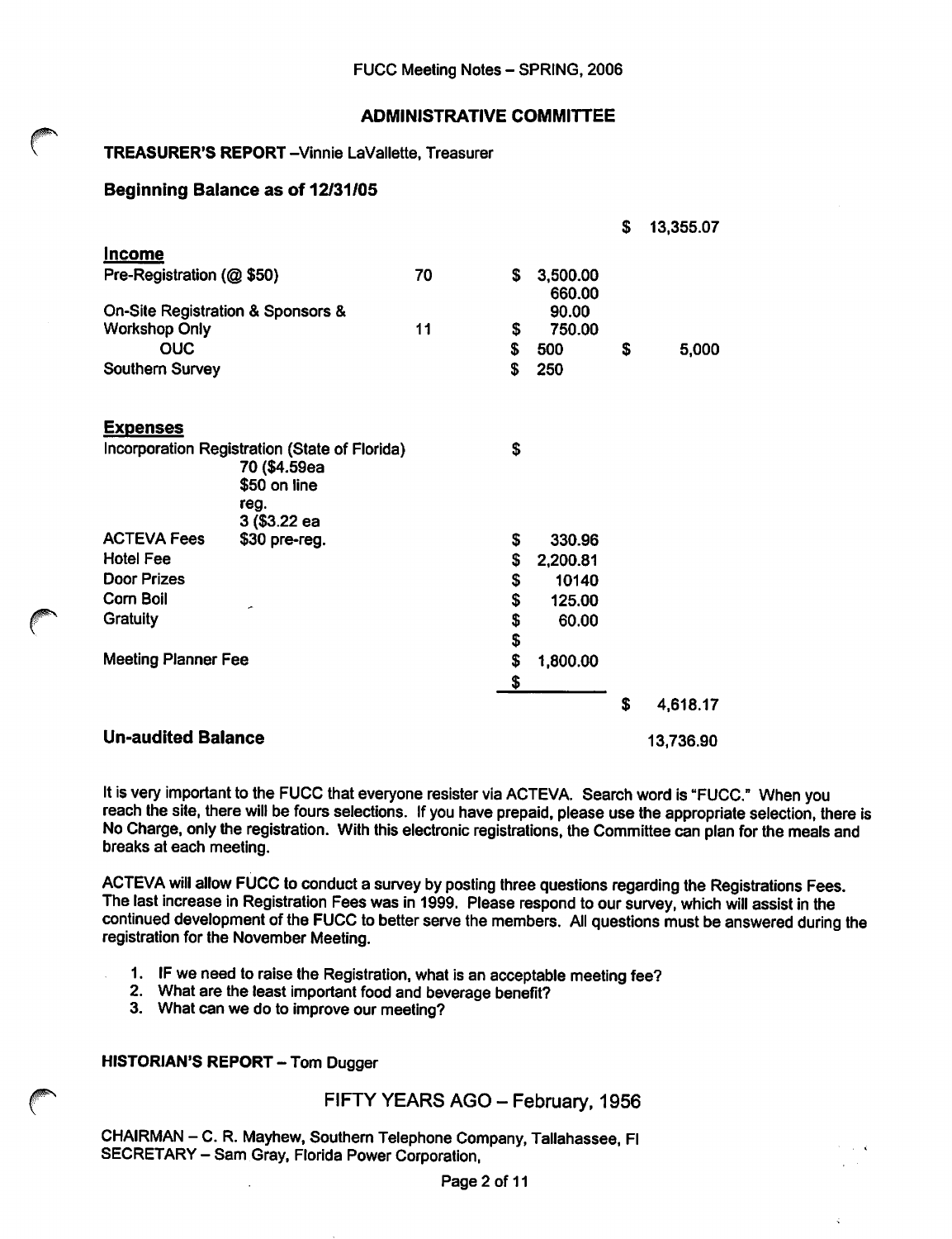### NO MINUTES OF THIS MEETING

### TWENTY-FIVE YEARS AGO: February 6,1981, Tallahassee Capitol Inn, Tallahassee, FL.

ATTENDANCE: TELEPHONE 19, POWER 16. FOOT 13, GAS 3, COUNTIES 3, ONE CALL CENTER 3, CONSUALT 2, CITIES 3. RAILROADS 1, FLA PSC 2, CATV 1. A TOTAL OF 66.

CHAIRMAN - C. E. HANLE, SOUTHERN BELL TELEPHONE AND TELEGRAPH CO VICE CHAIRMAN - R. P. HALL, PEOPLES GAS SYSTEM SECRETARY - TED CARLSON, FLORIDA POWER & LIGHT CO.

Members who attended that meeting that are still active in the FUCC are Dennis LaBelle, Thomas Duggar, Charles Andrews, Don Schofleld, Walt Childs and Rocky DePrimo.

Old Business: The Bicycle Path Sub committee reported they had numerous meetings with the D.O.T. regarding the guideiines to be incorporated in the design stage of the biie paths.

Program; The FDOT, gave a brief run-down on Production Management in the FDOT. This section allocates federal funds to the Districts, helps set up schedules and aids in the planning in the relocating of utilities. It was stated that the ramifications on how to handle federal funds are sometimes beyond comprehension, noting that the various locations throughout the State sometimes make ailocations very difficult. The speaker was quite serious when he reported that radical financial changes are coming in this next fiscal year.

The Liaison Coordinator for the FDOT to the State Legislature, reported that growth due to a smaller gas tax had suffered. People are using less gasoline and without additional revenues to offset this all phases of the DOT work has slowed down. Maintenance has first priority, with immediate resurfacing needed along with the reconstruction of many roads and bridges. It was noted that with 5,100 bridges in the system, 30 per year will need major maintenance due to deterioration.

Mr. Eamest Sailey, State Utiiity Engineer, requested ali District Liaison Chairmen to get in touch with their respective County Engineers and ask them, or their representative, to attend the Liaison meetings. With one-third of all roads in the State now under County jurisdiction, it is more important than ever to enlist the cooperation of these County engineers in our liaison work.

91

 $\sim$   $^{-1}$ 

### FLORIDA DEPARTMENT OF TRANSPORTATION DISTRICT REPORTS

District One - Sandra Hagan District 1 Utility Liaison Conference will be held on Tuesday, May 16<sup>th</sup> 2006 Registration: 7:45 am Meeting Time: 8:30 am-1:30 pm Place: Cay Clubs Resorts & Marinas 7150 N. TamiamI Traii ' Sarasota, FL. 34243 - • 941-522-2314 Registration Fee: \$20.00 per person

District Two - Vince Camp - No Report

District Three - - Bobby Ellis  $\mathcal{L} = \mathcal{L}$ 

District 3 Utility Liaison Conference was March 9th

District Four - Rocky DePrimo, District Utility Administrator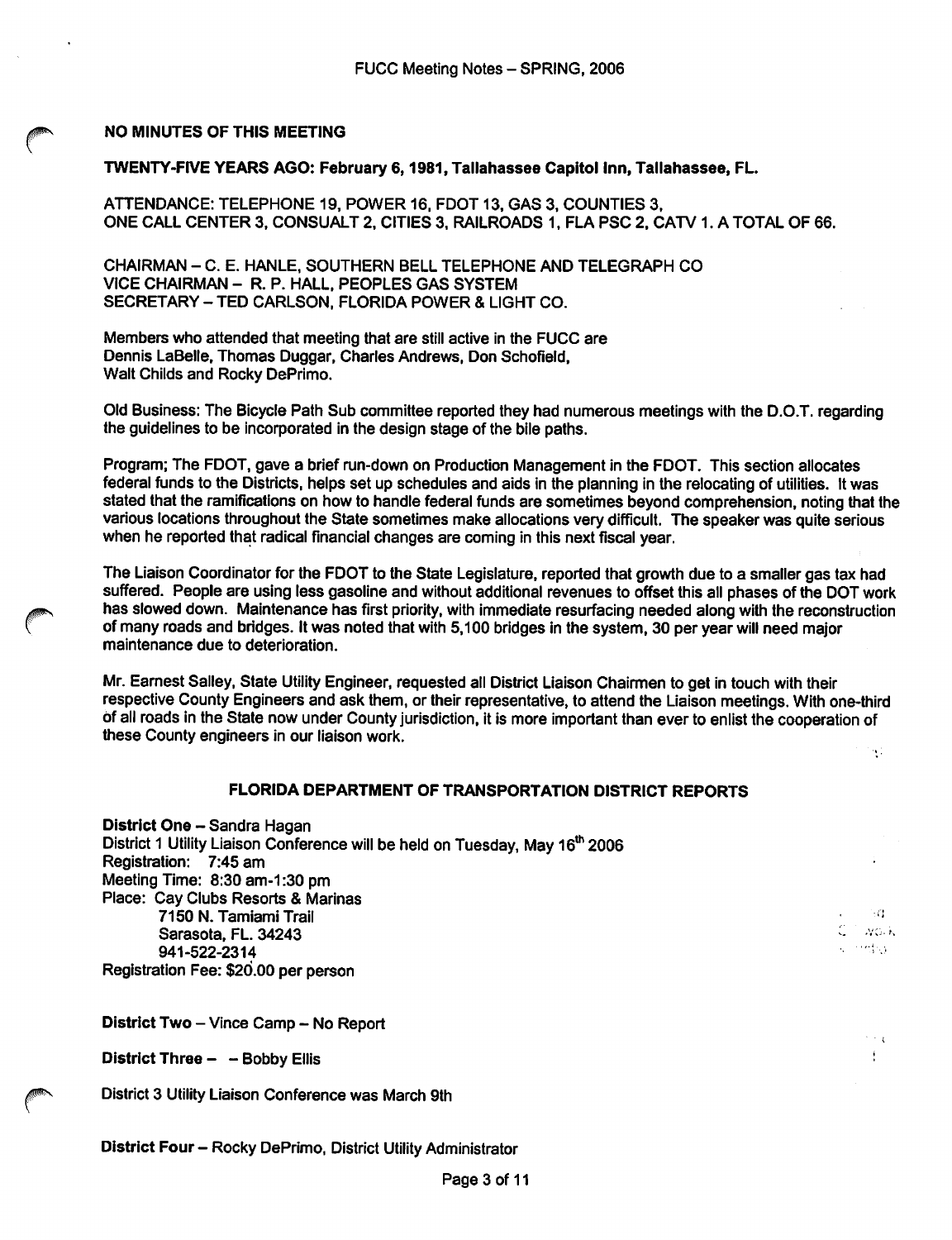District Five - Gary Bass, District Utility/Value Engineering Administrator-

District 5 Utility Liaison Conference will be held on March 22 at the Cocoa Beach Hilton i-95 Projects through Brevard and Voiusia Counties have been changed to design Build.

District Six - Tony Soto

### District Seven - Sally Prescott

District 7 Utilities Liaison Conference will be held Friday, March 31<sup>st</sup> 2006, at Cove Cay Country Club located at 2612 Cove Cay Drive, Ciearwater, FL 33760

A survey has been sent out to the District Utilities for feedback as FDOT tries to establish a GiS database.

### TURNPIKE ENTERPRISE DISTRICT -James G. Kervin, Turnpike Utility Engineer

Below is an update of some of the major projects under development at the Tumpike Enterprise.

Canal Protection Systems: These projects will install a combination of guardrail and cable systems in areas where canals are in close proximity to the travel lanes within Palm Beach, St Lucie and Dade Counties. Final design is underway and letting is scheduled for April 2006.

### Dade Countv

FPID 406096-1: This project will widen the HEFT to 8 lanes between SW 117<sup>th</sup> Ave and Kendall Drive plus 2 auxiliary lanes around the SR 874 Interchange. Preliminary design is underway and is scheduled for letting in February 2008.

FPID 415462-2; This project will relocate the existing Golden Glades Mainline Toll Plaza to the north at the Miami Gardens Drive overpass and will provide express lanes for SunPass users. Extensive utility relocations will be required including the FGT gas lines. Preliminary design is underway with a letting scheduled for January 2008.

FPID 415905-1: This project will convert the existing Okeechobee Mainline Toll Plaza to both cash lanes and SunPass express lanes. Utility services to the Mainline Toll Plaza will require relocation and upgrading. An interchange at NW 74<sup>th</sup> Street will be added in cooperation with Miami-Dade County and District 6. Phase III plans are complete and the letting is scheduled for May 2006.

### Broward Countv

FPID 406094-1 and 406097-1: These projects will widen the Turnpike from 6 to 8 and 10 lanes in Broward County. These two projects will be for southbound widening only. Both projects will take three years to construct. These projects were let in June with construction scheduled to begin the first of the year. Design of the northbound widening is scheduled to begin next year.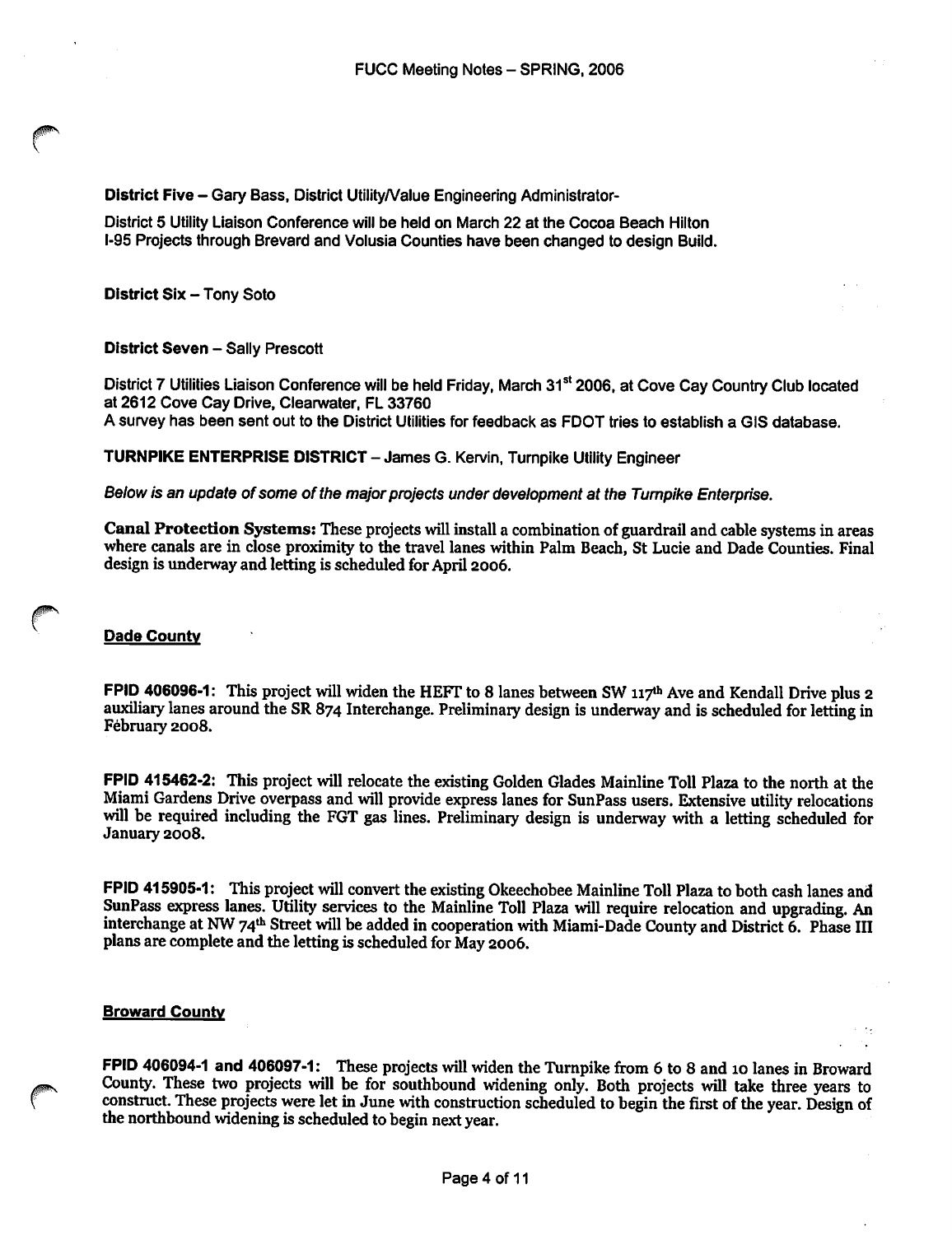FPID 406095-1 and 406095-4: These two projects will widen the Turnpike mainline from 6 to 8 lanes from the HEFT to Griffin Road (approximately 7 miles in length). Extensive utility relocations will be required including the FGT gas lines. Phase III plans are due in December.

FPID 406147-1: This project is a Design-Build to widen the Sawgrass Expressway between Atlantic Ave and Coral Ridge Dr from 4 lanes to 6 lanes. The project has been let and construction is scheduled to be completed by March 2008.

FPID 406150-1: This project will widen the Turnpike mainline from 6 to 8 lanes. The project starts just south of Atlantic Boulevard and goes to the Palm Beach County line a distance of roughly  $\tau$  miles. Final design is underway. Major utility impacts are expected including FGT gas line relocation. Letting is scheduled for March of 2007.

FPID 406153-1: This project is a Design-Build to widen the Sawgrass Expressway from 4 to 6 lanes betweep Coral Ridge Drive to the Turnpike Mainline. Construction is underway. s in de

### **Palm Beach County**

FPID 232074-1: This project is a new interchange with SR 710 and the Turnpike Mainline in Palm Beach County. Construction is underway and scheduled for completion in February 2006.

FPID 406092-1: This project is to widen the Turnpike mainline from Atlantic Avenue to the Lantana maihlihe toll plaza in Palm Beach County from 4 to 6 lanes and ultimately to 8 lanes. Construction is underway. The project also includes modifications to the Atlantic Avenue Interchange.

FPID 406112-1: This project will add a new interchange at Jog Road and the Turnpike Mainline in Palm Beach County. The project has been let and construction will start in early 2006.

#### Orange Countv

FPIDS 403497-2, 403497-3, 403498-2 and 403498-3: These projects will extend the Western Beltway (SR 429) from Seidel Road in Orange County to I-4 in Osceola County, a distance of approximately 11 miles. SR429 is a joint project with OOCEA. Construction is underway on all projects. Completion of all sections is slated for December 2006. Once completed, you will be able to travel on SR429 from I-4 in Osceola County to US441 in Apopka.

FPID 406090-1: This project is to widen the Beeline Expressway, SR 528, in Orange County from 4 to 6 lanes, a distance of approximately 8 miles, from I-4 to Boggy Creek Road. Phase IV plans are complete and utility coordination is ongoing. Letting is scheduled for June 2006.

FPID 406091-1: This project is to widen the Turnpike Mainline in Orange County from 4 to 8 lanes, a distance of approximately 6 miles, from SR528 to I-4. The project is under construction.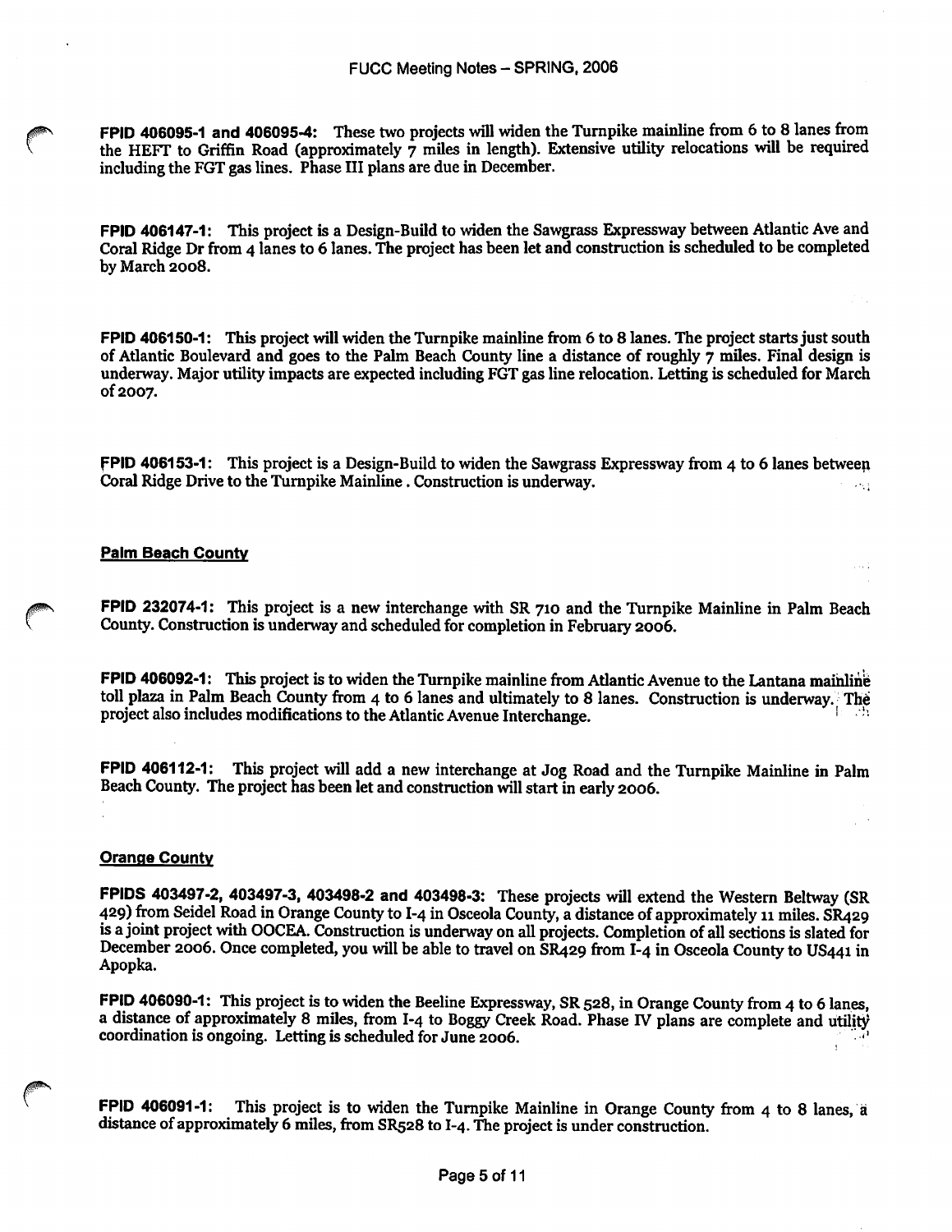FPID 406102-1: This project will add new ramps at the existing interchange between the Turnpike and SR408 in Orange County. Construction is underway with completion slated for 2006.

FPID 406146-1: This project will widen the Turnpike mainline from 4 to 8 lanes from SR 429 to SR 50 in Orange County. This project is roughly 5 miles in length. Preliminary design is underway with the letting scheduled for March 2008.

FPID 406148-1: This project will widen the Turnpike mainline from 4 to 8 lanes from I-4 to SR 429 in Orange County. The project is roughly 8 miles in length. Phase III design is underway. Letting is scheduled for March 2007.

### Osceola County

FPID 411237-1: This project will add a new interchange on the Turnpike at Kissimmee Park Road in Osceola County. The interchange will give residents in south St. Cloud better access to the Turnpike. The project has been let and construction will start in early 2006.

### **Citrus County**

FPID 405270-1 The Turnpike is working on a PD&E Study for a new road corridor in Citrus County. The road will be an extension of the existing Suncoast Parkway. The Suncoast Parkway Phase II project will extend the Parkway from US98 in Brooksville to US19 (Approximately 27 miles). Ten possible corridors are being evaluated for impacts. The PD&E is being developed under Federal Highway Administration guidelines.

James G. Kervin, Turnpike Utility Engineer Lawrence R. Hayduk, Turnpike Utility Manager Rodney Little, Turnpike Utility Coordinator Lee Davis, Turnpike Program Assistant

CENTRAL OFFICE (C/O) Kenneth Weldon

### SUNSHINE STATE ONE CALL CENTER Cheryl Ritter

### INTEREST GROUP REPORTS

 $k \geqslant i$ 

JOINT USE - Raul Rivera- Chair

Florida Utilities Coordinating Committee Joint Use Subcommittee Meeting Thursday, February 2, 2006 8:00 AM to 9:30 AM

The Joint Use Subcommittee had 16 attendees representing telecommunications, power, FDOT, and several consulting firms.

Topics of Discussion: We discussed several topics including the importance of getting information to companies that are not attending the FUCC, and that do not use NJUNS. To address this concern, as well as to ensure current attendees have sufficient time to obtain the required approvals to attend future meetings, this subcommittee will strive to get relevant information to members and potential members in a timely manner. We shall accomplish this by sending out minutes sooner, and ensuring information on speakers and presentations are posted on the FUCC webpage as early as possible.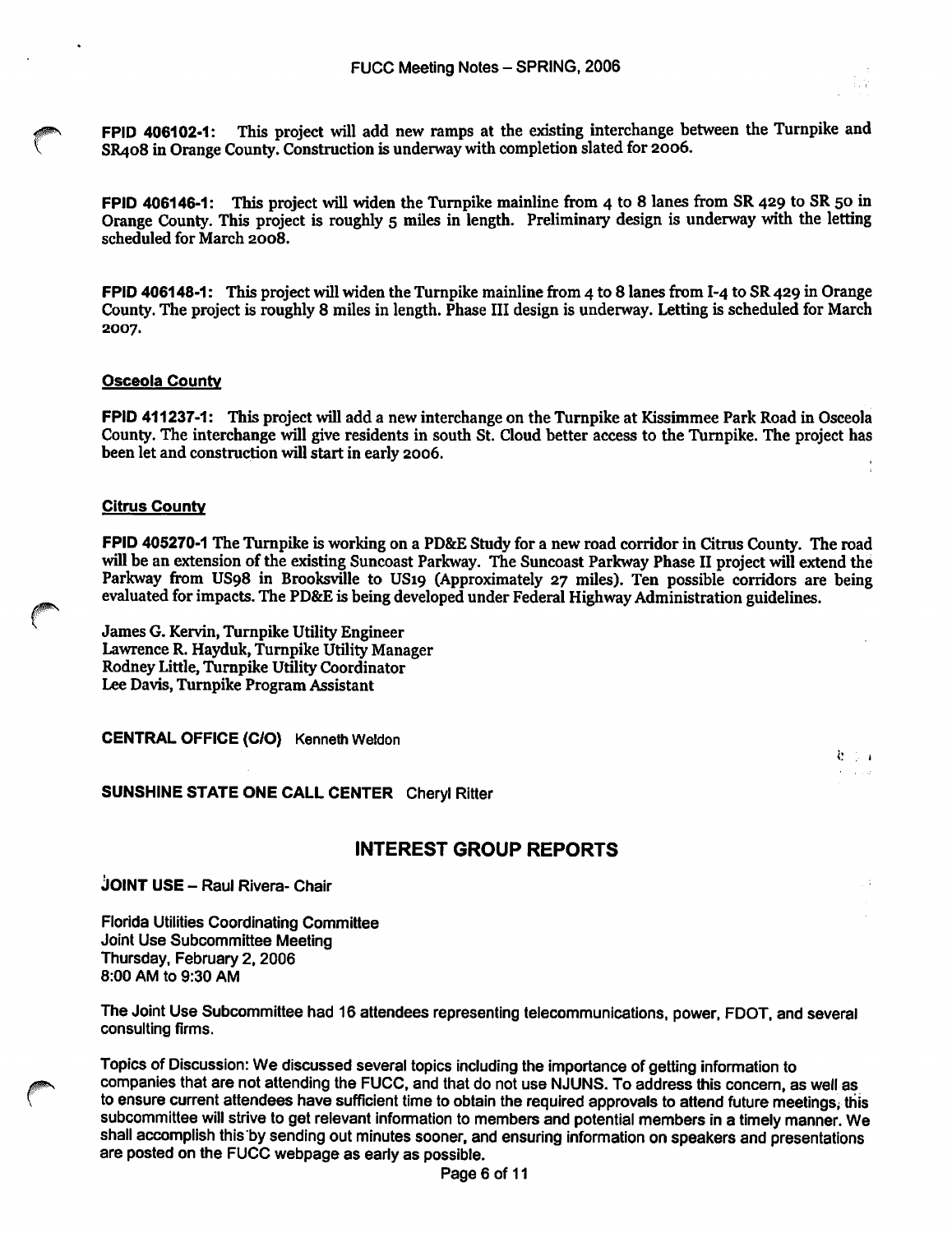Main topics of discussion included the following:

- National Joint Use Notification System (NJUNS). The group will seek the participation of a speaker from NJUNS in the near future to review pole transfer process.
- Florida Public Service Commission Audit. Possible legislation for mandatory pole safety inspections and undergrounding of facilities.
- New Technologies: Verizon's fiber build program (FTTP), WI-FI antennas, municipal telephone facilities, and permitting issues.
- Joint Trench/Conduit Occupancy Agreements. Successes and failures. Earlier identification of joint trenching opportunities.
- Removing unnecessary poles from the right-of-way.

#### Next Meeting:

The next meeting will be held on Thursday, May 4,2006 at the FUCC Spring Meeting at the Sheraton Hotel in Key Largo, Florida. We will be having special joint use presentations that afternoon by NJUNS on pole transfers, and also on aerial design considerations, and pole load calculations.

#### POWER INTEREST GROUP: Greg Coker- Chair

1) 23 were in attendance (6=FD0T, 13=Electric Utilities, 4=Consultants)

2) Discussion Items:

A) Future DOT Sound Barrier Wall (SBW) Installations : FDOT's Mr. Ken Weldon is beginning to prepare training materials to be used in educating

FDOT consultants as to potential design concerns / impacts to utility facilities resulting from SEW construction proposals. All expressed support of Ken's efforts, asking for emphasis on early notification to utilities as well as flexibility in SEW designs (goal being to minimizing impact to utilities). General feeling was expressed that SEW's could have significant negative impact on utilities in absence of appropriate coordination efforts.

B) Utility Electronic R/G/E Mark-Ups: No one in attendance is currently providing electronic R/G/B plan set mark-ups to FDOT. Reasons vary as to why (lack of CAD software on part of utilities, insufficient training, etc). All agreed that we should support FDOT's effort to move in the direction of this technology, particularly if it is in the best interest of all parties involved (i.e FDOT , their consultants & utilities). It was noted that Bell South has been Providing electronic R/G/E mark-ups to FDOT but has been recently struggling with "Firewall" security related problems.

C) Inexperienced FDOT Consultants: The group was polled regarding this topic (i.e as to utility coordination knowledge displayed by the various FDOT consultants) & asked how commonplace was the problem. In general, it isn't a concern. Isolated cases of inexperience exist on both the consultant's side as well as the utility's side.

D) Power Interest Group Presentation for July'06 FUCC Mtg: Greg Coker shared that FPL will be making this presentation on the subject of FPL's

Hurricane Restoration Process. All were in support of this effort, with no other topics being shared as presentation candidates.

These are the Power Interest Group Meeting Minutes as I recorded them. Should you have any questions or need additional information, please contact my office at (941)-723-4430 or zip me a return e-mail.

Many thanks! Greg Coker Power Interest Group Chairperson 2005-2006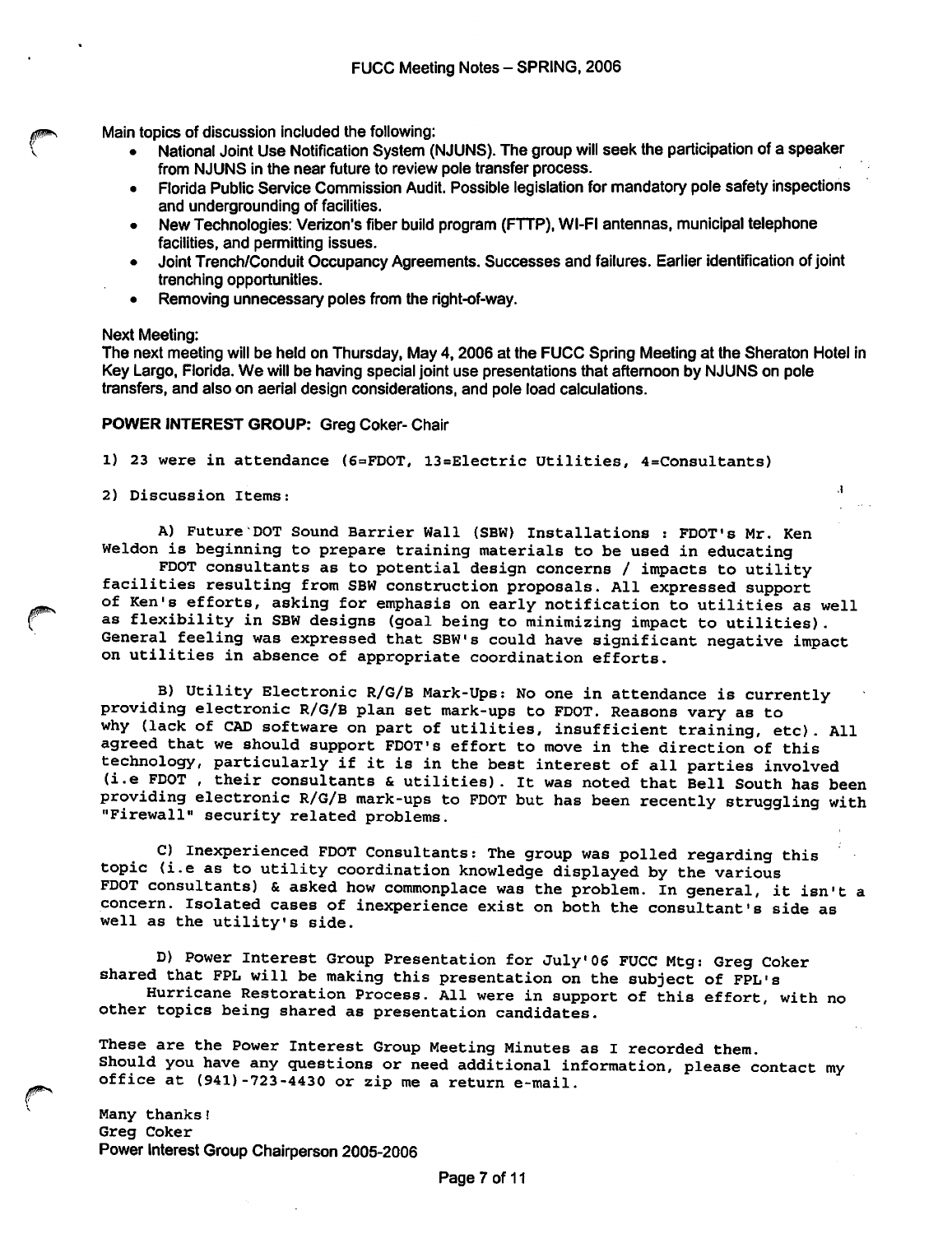TELECOMMUNICATIONS: Robert Lowen- Chair Jim Lormann - Co-Chair

Review of Tampa Bay Airport Project, one engineering firm in restricted corridor.

Education Seminar / Limited R/W for Utilities Corridor, discuss pros and cons of participation

Seif Introductions- of those attending the group meeting.

Announcements- Steering Committee for UAM asked for suggestions and input.

Plans being sent out for mark-ups by Turnpike Authority- Jim Kervin stated that info is needed to protect facilities.

Sound Walls- relocation of facilities, who pays for relocation of facilities, can easement be obtained from property owners instead of placing in R/W.

Louis Panzer gave info on Sunshine One Call - Propose changes in the upcoming Legislature for roles and responsibilities use of the SSOCOF phone number. Attendees:

| <b>Jim Farrell</b><br><b>Mike Posten</b><br><b>Allan Rudolf</b><br><b>Gary Bass</b><br>Shawn E. Berner<br><b>Trisha Miller</b><br><b>Staci Nester</b><br><b>Sally Prescott</b><br>Jim Kervin<br>Marty McKinny<br>Craig Hager<br>Ron Popp<br><b>Lindsey Samples</b><br><b>Marilyn Pineau</b><br>John Pugh<br>Jim Lormann<br>Jon Diorio<br><b>Bill McClod</b><br><b>Brian Whaley</b><br>Gary Monday<br>Mike Hall<br>Joe Thomas | <b>BellSouth</b><br><b>BellSouth</b><br><b>Bellsouth</b><br><b>FDOT</b><br><b>BellSouth</b><br>FDOT D5<br><b>FDOT D5</b><br><b>FDOT D7</b><br>Turnpike<br><b>Sprint</b><br>Sprint<br>Sprint<br><b>Utility Consultants, Inc.</b><br><b>Utility Consultants, Inc.</b><br><b>BrightHouse Networks</b><br><b>Sprint</b><br>UCI<br><b>Sprint</b><br>Sprint<br>Ash Engineering<br>Verizon<br><b>Sprint</b> |                                                                                                                                                                |                                                                                                                                                                                                                            |
|------------------------------------------------------------------------------------------------------------------------------------------------------------------------------------------------------------------------------------------------------------------------------------------------------------------------------------------------------------------------------------------------------------------------------|------------------------------------------------------------------------------------------------------------------------------------------------------------------------------------------------------------------------------------------------------------------------------------------------------------------------------------------------------------------------------------------------------|----------------------------------------------------------------------------------------------------------------------------------------------------------------|----------------------------------------------------------------------------------------------------------------------------------------------------------------------------------------------------------------------------|
| <b>UNDERGROUND</b>                                                                                                                                                                                                                                                                                                                                                                                                           | Chair:<br>Co-Chair:                                                                                                                                                                                                                                                                                                                                                                                  | Vinnie LaVallette - TBE Group                                                                                                                                  | Lawree Washington - TECO/Peoples Gas                                                                                                                                                                                       |
| Attendees:                                                                                                                                                                                                                                                                                                                                                                                                                   |                                                                                                                                                                                                                                                                                                                                                                                                      |                                                                                                                                                                |                                                                                                                                                                                                                            |
| Vinnie LaVallette<br>Lawree Washington<br><b>Brett Drouin</b><br><b>Gordon Wheeler</b><br>Sandra M. Hagan<br>Juan J. Lopez<br><b>Roy Brantley</b>                                                                                                                                                                                                                                                                            |                                                                                                                                                                                                                                                                                                                                                                                                      | <b>TBE Group</b><br><b>TECO/Peoples Gas</b><br>FDOT - District 4<br>FDOT-CO<br><b>FDOT - District 1</b><br><b>Hillsborough County ROW</b><br>FDOT - District 5 | vlavallette@tbegroup.com<br>Irwashington@tecoenergy.com<br>brett.drouin@dot.state.fl.us<br>Gordon.wheeler@dot.state.fl.us<br>Sandra.hagan@dot.state.fl.us<br>lopezj@hillsboroughcounty.org<br>rov.brantlev@dot.state.fl.us |

**HNTB** 

Rick Lemke

roy.brantley@dot.state.fl.us riemke@hntb.com

Page 8 of 11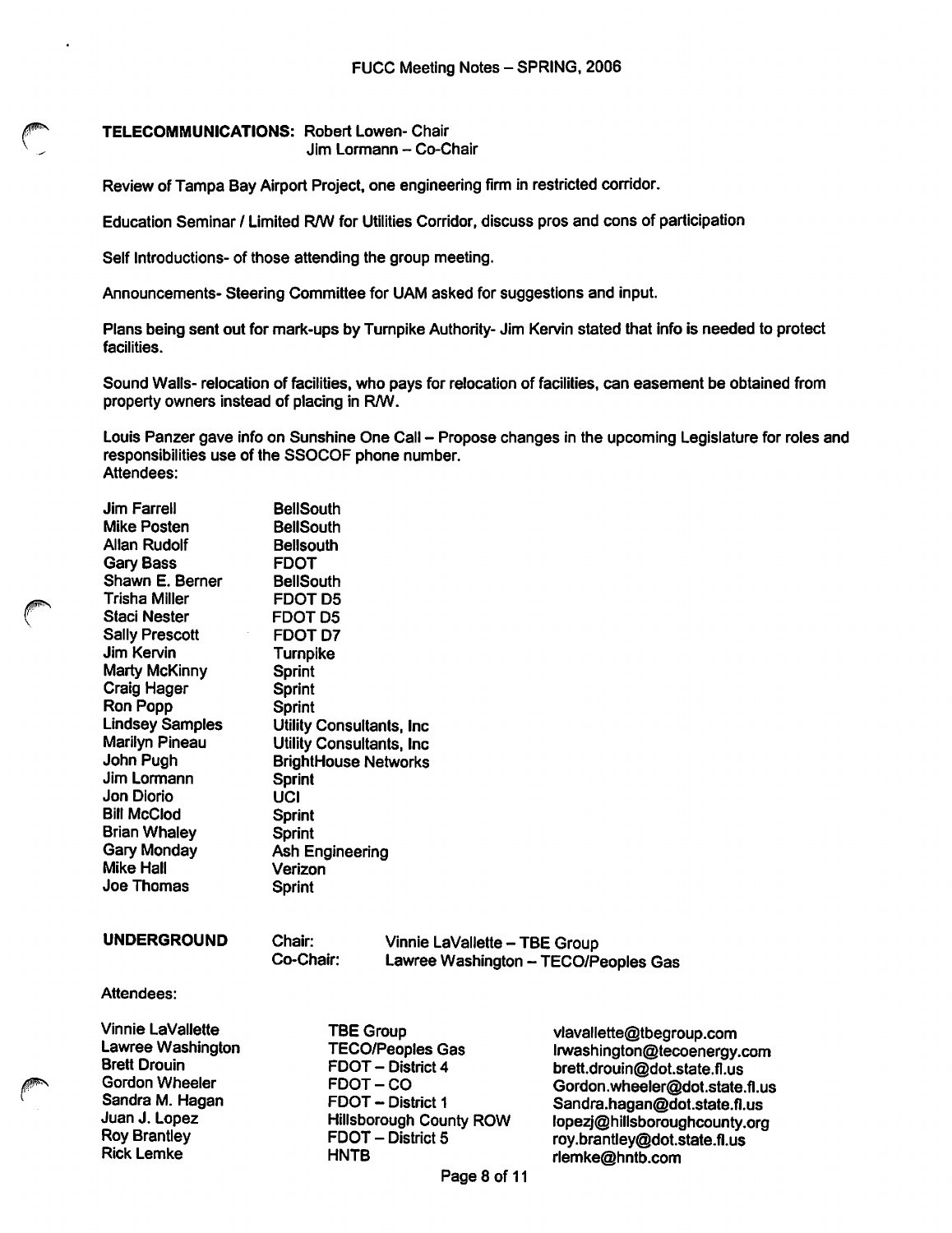### FUCC Meeting Notes - SPRING, 2006

Ray Reybum Louise Horn Cheryl Ritter Kathy Thrash Mark Sweet Vince Krepps Rodney Little John Murphy Ralph Jenkins Sandy Keliey Bob Sawles John Faison Dale E. Wilson Patrick Kennedy R W Grubbs

| <b>Pinellas County PW</b>         | nreyburn@co.pinellas.fl.us                            |
|-----------------------------------|-------------------------------------------------------|
|                                   | Southeastern Surveying Ihom@southeasternsurveying.com |
| <b>SSOCOF</b>                     | Cheryl.ritter@mail.callsunshine.com                   |
| <b>SSOCOF</b>                     | Kathy.thrash@mail.callsunshine.com                    |
| <b>SSOCOF</b>                     | mark.sweet@mail.callsunshine.com                      |
| <b>Draper &amp; Associates</b>    | vince.krepps@dot.state.fl.us                          |
| Turnpike                          | Rodney.little@dot.state.fl.us                         |
| <b>GAI Consultants</b>            | j.murphy@gaiconsultants.com                           |
| <b>City of Palm Bay Utilities</b> | Jenkins@pbfl.org                                      |
| Pinellas County Eng.              | skelley@co.pinellas.fl.us                             |
| Gainesville Regional Util.        | sawlesra@gru.com                                      |
| <b>FDOT - District 1</b>          | john.faison@dot.state.fl.us                           |
| City of Lakeland Util.            | Dale.wilson@lakelandelectric.com                      |
| <b>TBE Group</b>                  | pkennedy@tbegroup.com                                 |
| <b>Pinellas County Util.</b>      | rwgrubbs@co.pinellas.fl.us                            |
|                                   |                                                       |

Jim Lormann of Sprint addressed the group explaining that he was the newly elected chair of the UAM sub committee. He was looking for a volunteer to be his co-chair.

TECO/Peopies Gas shared with the group a situation that they had encountered. They had a document requesting utility GIS information. There was no company name on it, FDOT form number or a statement of where the information was to be returned. No other utility owners in the room had received this document. Concern was who was asking for this information and how would it be used? Most utilities felt that this is proprietary information and would not share. Sally Prescott from District 7 came to explain that this document was from her District and was a survey for the utility companies as to what information they had and would they be willing to share.

The Gainesville Regional Utility representative stated that they are having trouble with their design locates. When asking for as-builts or locates BellSouth will not provide either item even when the utility is willing to pay for thi information. Locators have been told not to locate for surveying or for design work. Other attendees discussed tha additional telecommunication owners have not been able to assist them in the design phase even when this wi benefit the telecom firm in the future. The group asked that if at the next meeting we have a joint session with the Telecommunications Interest group so that we can discuss this item in detail.

Some developers are putting in joint trenches with all of the utilities. The problem with this is that later down the road the utilities are unable to locate their facilities. In addition the utility trenches may end up being in the landscape corridor and are damaged when the plantings are installed. John Murphy stated that the FUCC Landscaping Committee has guidelines to prevent this kind of damage to underground utilities.

Speaking of joint trenches... The Villages was brought up. This community encompasses 3 counties (Lake, Sumte<sup>?</sup> and Marion). They are utilizing the above mentioned common trench, but the contractor is installing the facilities so fast that no one knows where the facilities are. There are currently 3,000 contractors working on this developmen<sup>1</sup> and their motto is "no one can keep up with us".

With common trench, who is responsible for locates? Good PVC tracer wires are needed. There needs to be minimum separation between facilities gas/power/telecom/water/sewer. City of Palm Bay stated that the DEP mandates the separation of water/sewer/reuse and storm water but there is no other quideline or standard for the other utilities. The CGA (Common Ground Alliance) does have a best practice for supply line separation of 12", but this is rarely followed or even known to the contractors doing the work.

Best practices on sewer laterals to be marked? Industry standard is not to put in tracers. Pinellas County measureeach lateral when it enters the ROW and measures from each manhole so that they can easily find it in the future This helps when a project (like Verizon's) comes along they can work closely with them to make sure their facilitie are not damaged. Others saw-cut marks on the curb.  $\Box$  b

SSOCOF has been working with The Villages on educating their contractors. They have used enforcement officer' and have shut down crews when they have not been in compliance. Damages in the community have not been documented so far.

્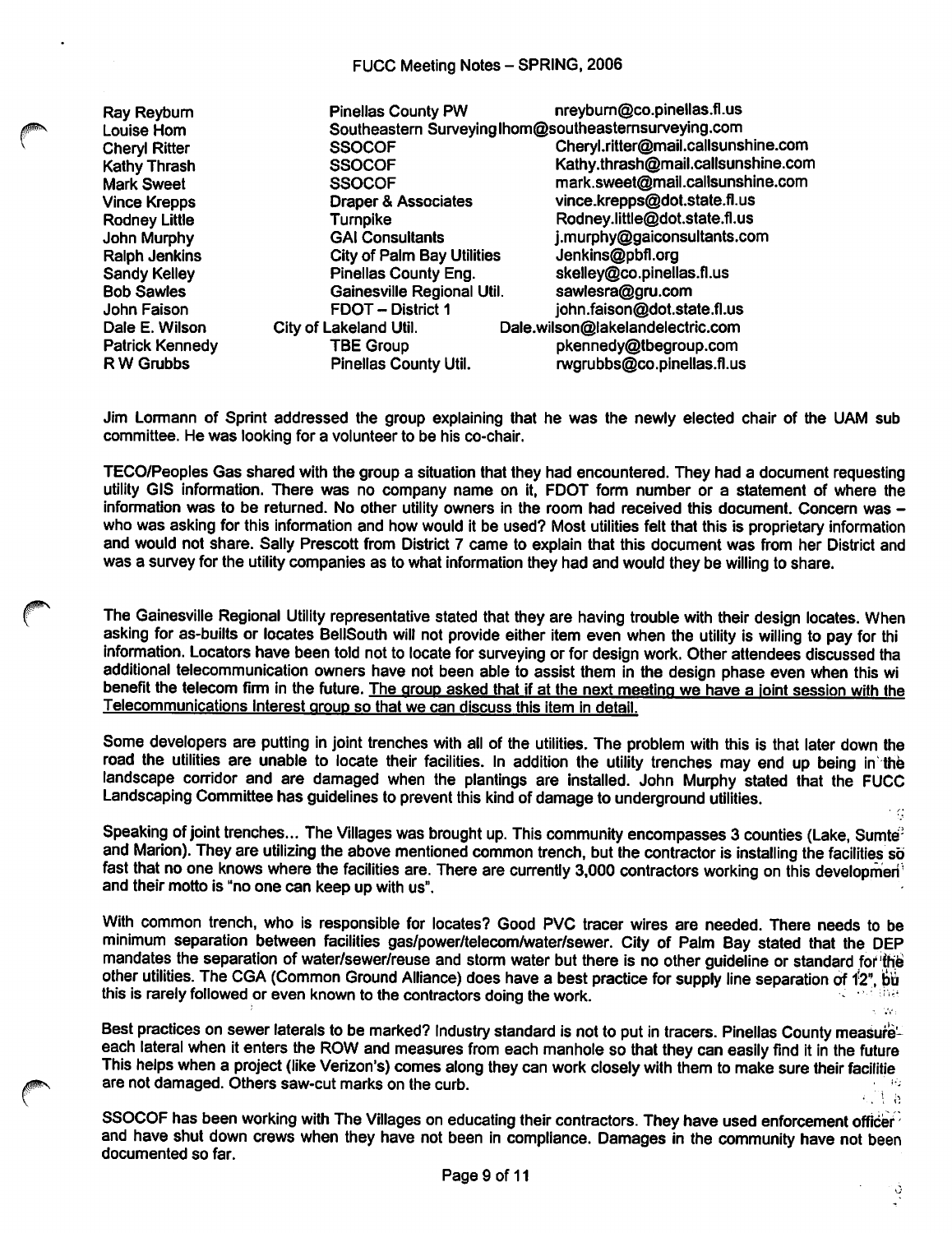### FUCC Meeting Notes - SPRING, 2006

 $\sim 100$  $\sim$ 

> $300\%$ Wind

> > s in

 $\cdot e$ 

 $\mathbf{a}^{(1)}$  ,  $\mathbf{a}^{(1)}$ 

 $\{e_{i,j}\}$ 

والمتما

 $\mathcal{F} \in \mathcal{F}_2$ 

 $\mu$  .

### SSOCOF updates:

- 1. 21 Counties now have enforcement programs 29 Officers have been trained 17 Citations have been issued (each at \$250.) 111 Non-compliance reports 575 Courtesy stops made
- 2. Bellsouth has 2 full-time officers in Palm Beach County. The County has issued several hundred citation and has the highest volume of calls.
- 3. Collier County has a liaison with Sprint who calls the local law enforcement office.

There is a State Senator in West Palm Beach that has pushed through legislation to enact a task force to look a the undergrounding of all utilities. It is essentially a "fact finding" process looking at the expense and ethics o requiring utilities to place their facilities underground.

The Underground Interest Group voted to have the DIRT and Ticket Management System as the topics for the Jul Education Forum. Vinnie will submit the required form.  $\mathbf{v}$ 

Submitted by Vinnie LaVallette

### NOTES from the FOOT FORM

### UTILITY ACCOMMODATIONS MANUAL (UAM) Jim Lormann - Chair

Newly elected Chair for the UAM, Jim Lormann, is looking for a Co-Chair for this important committee.

SCENIC RESOURCES - Landscape guidelines or on the Webb site. **And the SCENIC RESOURCES** -  $\frac{1006.6}{5}$ I' 'Cs ly

No Report G.A.I.

## SUBCOMMITTEE REPORTS

### STEERING COMMITTEE Vincent Montgomery- Chair

Bring the letter in the Membership packet up to date. Work on the brochure for new members and for the FUCC

### E-BUSINESS / WEB PAGE

MEMBERSHIP Sally Prescott-Chair

5 Members attended on Wednesday Morning. Three Goals have been set:

1). Brochure- Bi-fold brochure will be available to advertise benefits of FUCC.

2). Flyer with logo- announcing upcoming FUCC meetings and workshops.

3). Verbalize the importance of members checking their email listings, to keep the list up to date.